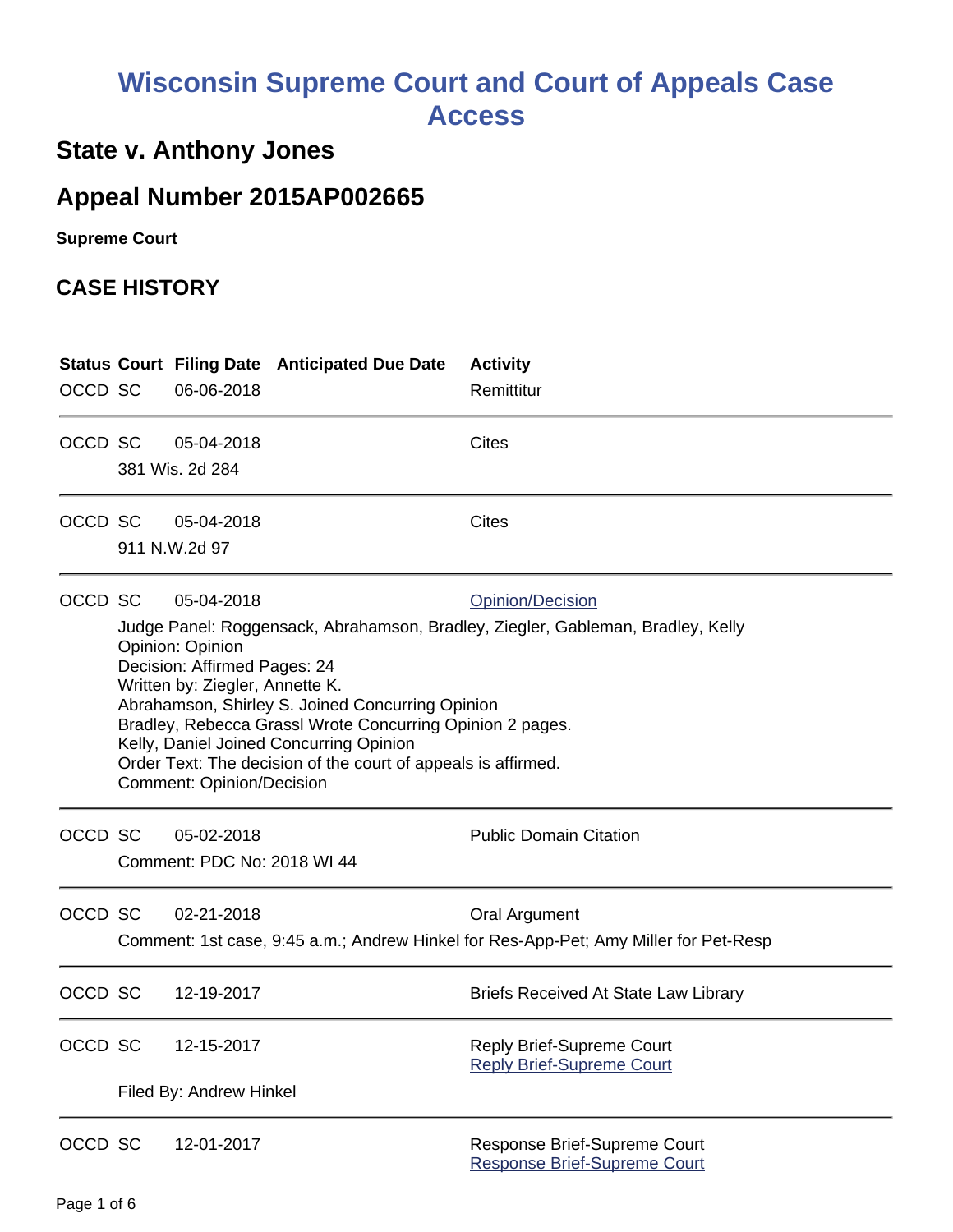| OCCD SC |                                                                                                                                                            | 11-28-2017                                                                                                                                                                                                  | Assigned-Oral Argument                                                                                                                 |
|---------|------------------------------------------------------------------------------------------------------------------------------------------------------------|-------------------------------------------------------------------------------------------------------------------------------------------------------------------------------------------------------------|----------------------------------------------------------------------------------------------------------------------------------------|
| OCCD SC |                                                                                                                                                            | 10-16-2017<br>Filed By: Amy Miller<br>Submit Date: 10-16-2017<br>Decision: (G) Grant<br>Decision Date: 10-18-2017<br>be served and filed on or before 12/1/17.<br>See BR2 event due on 12-1-2017            | <b>Motion to Extend Time</b><br>ORD that the motion is granted. The response brief of petitioner-respondent, State of Wisconsin, shall |
| OCCD SC | appearance.                                                                                                                                                | 10-16-2017                                                                                                                                                                                                  | <b>Attorney Change</b><br>Comment: Assistant Solicitor General Miller and Solicitor General Tseytlin for State per notices of          |
| OCCD SC |                                                                                                                                                            | 10-12-2017<br>Filed By: Andrew Hinkel<br>Comment: Appendix to First Brief-Supreme Court                                                                                                                     | <b>First Brief-Supreme Court</b><br><b>First Brief-Supreme Court</b>                                                                   |
| OCCD SC |                                                                                                                                                            | 10-11-2017<br>Filed By: Andrew Hinkel<br>Submit Date: 10-11-2017<br>Decision: (G) Grant<br>Decision Date: 10-12-2017<br>shall be served and filed on or before 10/12/17.<br>See BR1 event due on 10-12-2017 | <b>Motion to Extend Time</b><br>ORD that the motion is granted. The opening brief of respondent-appellant-petitioner, Anthony Jones,   |
| OCCD SC |                                                                                                                                                            | 10-11-2017<br>Comment: 10/17 additional copies of CA briefs for SC use due                                                                                                                                  | Response                                                                                                                               |
| OCCD SC |                                                                                                                                                            | 09-11-2017                                                                                                                                                                                                  | <b>Caption Amended</b>                                                                                                                 |
| OCCD SC |                                                                                                                                                            | 09-11-2017                                                                                                                                                                                                  | Court Changed to Supreme Court                                                                                                         |
| OCCD CA | 05-17-2017<br>Letter/Correspondence<br>Comment: From AAG Weinstein respondent will not file formal response opposing PRE unless<br>requested by the court. |                                                                                                                                                                                                             |                                                                                                                                        |
| OCCD SC |                                                                                                                                                            | 05-10-2017<br>Comment: SPD appointed                                                                                                                                                                        | <b>Fee Waived</b>                                                                                                                      |
| OCCD SC |                                                                                                                                                            | 05-10-2017                                                                                                                                                                                                  | <b>Petition for Review</b>                                                                                                             |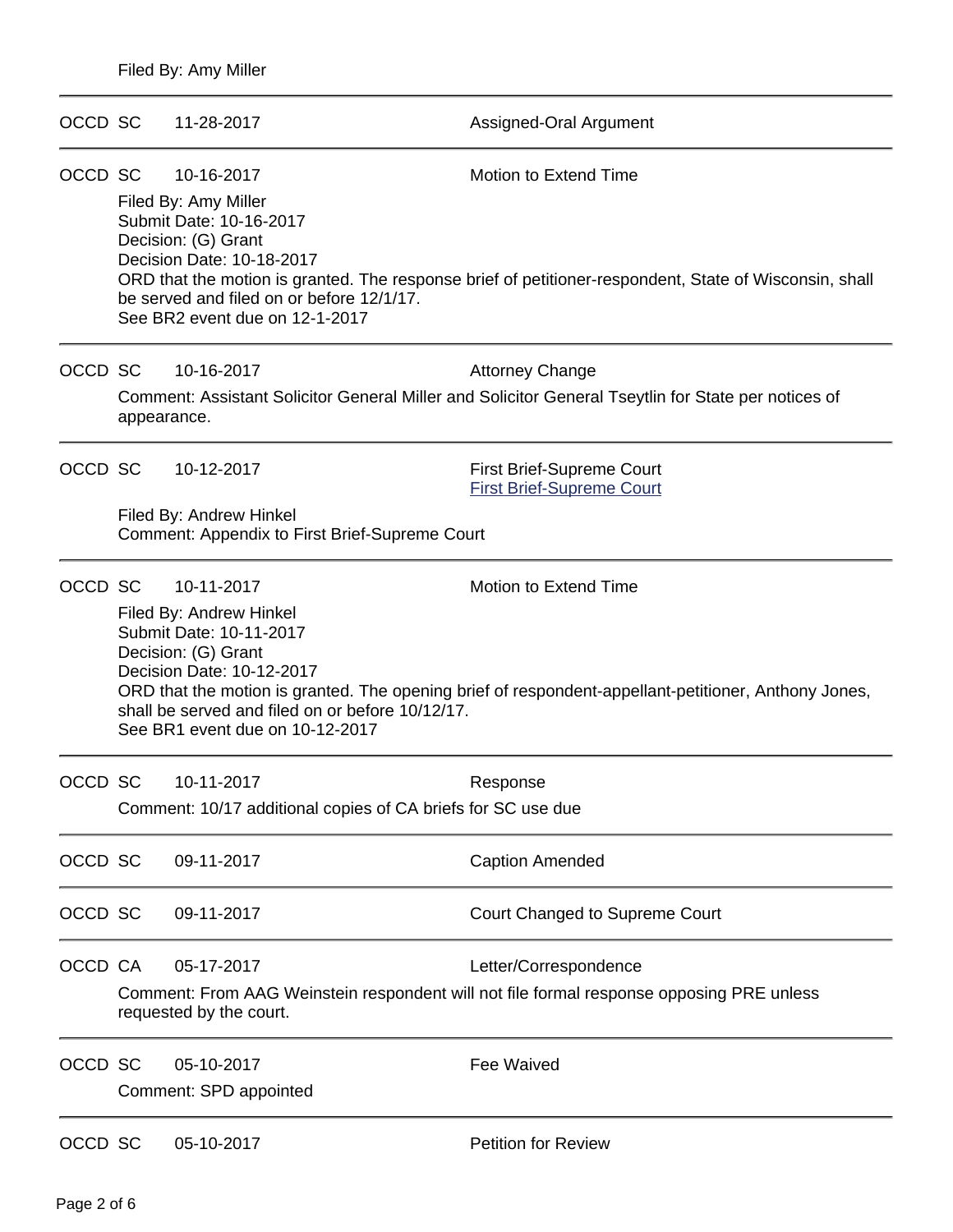| OCCD CA |                                                                                                                                                                                                                                                                                                                       | 04-10-2017<br>Judge Panel: Sherman, Lundsten, Kloppenburg<br><b>Opinion: Summary Disposition</b><br>Decision: Affirmed Pages: 5<br>Order Text: IT IS ORDERED that the judgment is summarily affirmed. | <b>Opinion/Decision</b>                              |  |  |  |
|---------|-----------------------------------------------------------------------------------------------------------------------------------------------------------------------------------------------------------------------------------------------------------------------------------------------------------------------|-------------------------------------------------------------------------------------------------------------------------------------------------------------------------------------------------------|------------------------------------------------------|--|--|--|
| OCCD CA |                                                                                                                                                                                                                                                                                                                       | 10-07-2016                                                                                                                                                                                            | <b>Submitted on Briefs</b>                           |  |  |  |
| OCCD CA |                                                                                                                                                                                                                                                                                                                       | 08-10-2016<br>Comment: Not retained at law library                                                                                                                                                    | <b>Briefs Received At State Law Library</b>          |  |  |  |
| OCCD CA |                                                                                                                                                                                                                                                                                                                       | 07-27-2016                                                                                                                                                                                            | Record and Briefs Sent to District 4                 |  |  |  |
| OCCD CA |                                                                                                                                                                                                                                                                                                                       | 07-25-2016                                                                                                                                                                                            | <b>Reply Brief</b><br><b>Reply Brief</b>             |  |  |  |
|         |                                                                                                                                                                                                                                                                                                                       | Filed By: Andrew Hinkel                                                                                                                                                                               |                                                      |  |  |  |
| OCCD CA |                                                                                                                                                                                                                                                                                                                       | 07-05-2016                                                                                                                                                                                            | Brief of Respondent(s)<br><b>Brief of Respondent</b> |  |  |  |
|         |                                                                                                                                                                                                                                                                                                                       | Filed By: Warren Weinstein                                                                                                                                                                            |                                                      |  |  |  |
| OCCD CA | 06-21-2016<br><b>Motion to Extend Time</b><br>Filed By: Warren Weinstein<br>Submit Date: 6-22-2016<br>Decision: (G) Grant<br>Decision Date: 6-24-2016<br>ORD that the time for the respondent to file its brief is extended to July 5, 2016. See Wis. Stat. Rule<br>$809.82(2)(a)$ .<br>See BRS event due on 7-5-2016 |                                                                                                                                                                                                       |                                                      |  |  |  |
| OCCD CA | Motion to Extend Time<br>06-03-2016<br>Filed By: Warren Weinstein<br>Submit Date: 6-6-2016<br>Decision: (G) Grant<br>Decision Date: 6-9-2016<br>ORD that the time for the respondent to file its brief is extended to June 21, 2016. See Wis. Stat. Rule<br>$809.82(2)(a)$ .<br>See BRS event due on 6-21-2016        |                                                                                                                                                                                                       |                                                      |  |  |  |
| OCCD CA |                                                                                                                                                                                                                                                                                                                       | 05-20-2016                                                                                                                                                                                            | Motion to Extend Time                                |  |  |  |

Filed By: Warren Weinstein Submit Date: 5-23-2016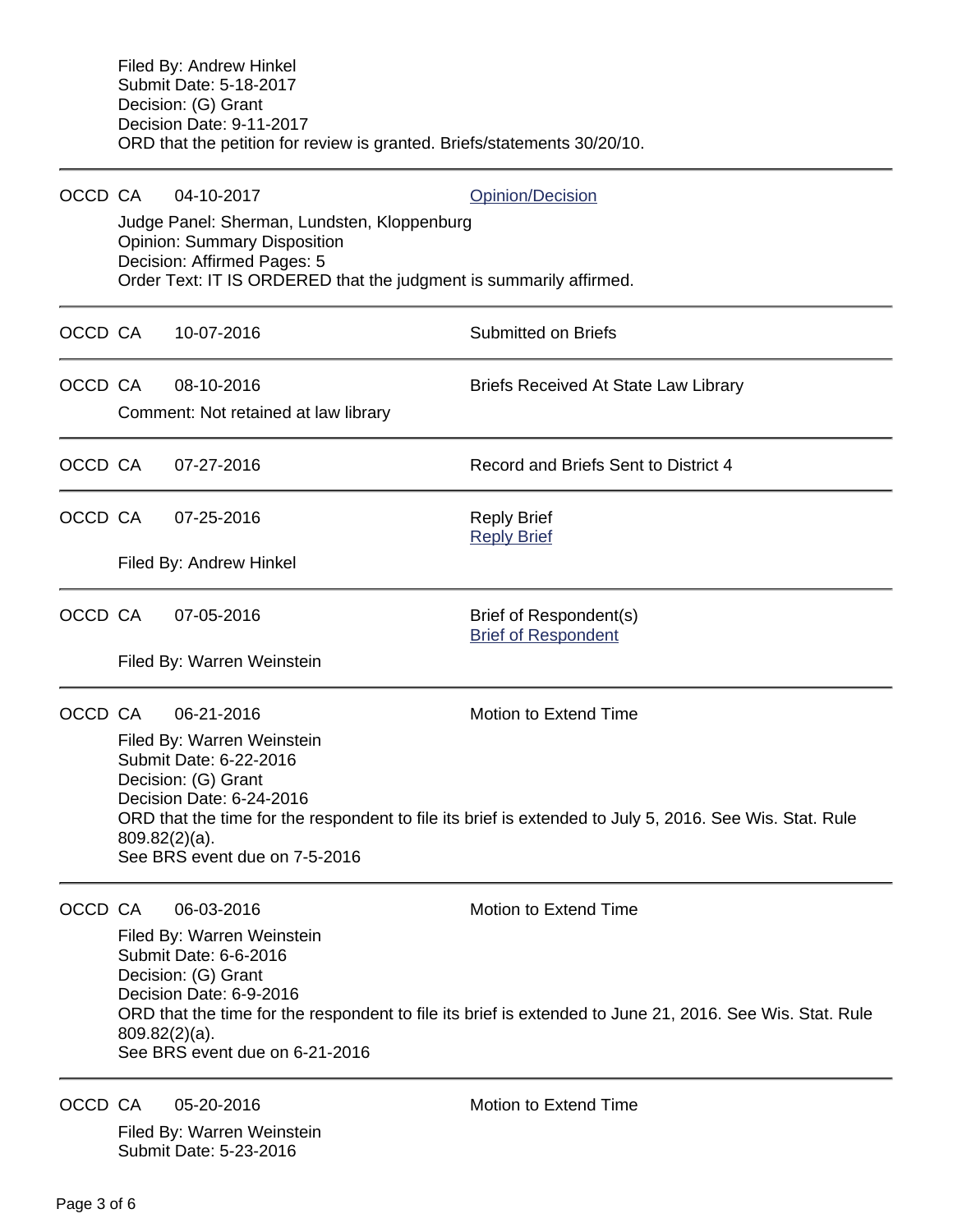Decision: (G) Grant Decision Date: 5-25-2016 ORD that the time for the respondent to file its brief is extended to June 6, 2016. See Wis. Stat. Rule 809.82(2)(a). See BRS event due on 6-6-2016

| OCCD CA |                     | 04-19-2016                                                                                                       | <b>Motion to Extend Time</b>                                                                 |  |  |  |  |
|---------|---------------------|------------------------------------------------------------------------------------------------------------------|----------------------------------------------------------------------------------------------|--|--|--|--|
|         |                     | Filed By: Warren Weinstein<br>Submit Date: 4-20-2016                                                             |                                                                                              |  |  |  |  |
|         |                     | Decision: (G) Grant<br>Decision Date: 4-21-2016                                                                  |                                                                                              |  |  |  |  |
|         |                     | ORD that the time to file the State's brief is extended to May 20, 2016.<br>See BRS event due on 5-20-2016       |                                                                                              |  |  |  |  |
| OCCD CA |                     | 03-28-2016                                                                                                       | <b>Attorney Change</b>                                                                       |  |  |  |  |
|         | Weinstein           |                                                                                                                  | Comment: Notice of Appearance for State of Wisconsin; delete AAG Weber and Freyberg; add AAG |  |  |  |  |
| OCCD CA |                     | 03-21-2016                                                                                                       | Brief & Appx of Appellant(s)<br><b>Brief of Appellant</b>                                    |  |  |  |  |
|         |                     | Filed By: Andrew Hinkel                                                                                          |                                                                                              |  |  |  |  |
|         |                     | Comment: Appx to Brief of Appellant(s)                                                                           |                                                                                              |  |  |  |  |
| OCCD CA |                     | 03-07-2016                                                                                                       | <b>Motion to Extend Time</b>                                                                 |  |  |  |  |
|         |                     | Filed By: Andrew Hinkel<br>Submit Date: 3-8-2016                                                                 |                                                                                              |  |  |  |  |
|         |                     | Decision: (G) Grant                                                                                              |                                                                                              |  |  |  |  |
|         |                     | Decision Date: 3-10-2016                                                                                         |                                                                                              |  |  |  |  |
|         |                     | ORD that the time to file the appellant's brief is extended to March 21, 2016.<br>See BAP event due on 3-21-2016 |                                                                                              |  |  |  |  |
| OCCD CA |                     | 01-26-2016                                                                                                       | Record                                                                                       |  |  |  |  |
|         |                     | Comment: 1-18 to 72-59 Separate Box                                                                              |                                                                                              |  |  |  |  |
| OCCD CA |                     | 12-28-2015                                                                                                       | Notif. Sent-Filing of NAP & Ct. Record                                                       |  |  |  |  |
| OCCD CA |                     | 12-28-2015                                                                                                       | <b>Fee Waived</b>                                                                            |  |  |  |  |
|         | <b>Comment: SPD</b> |                                                                                                                  |                                                                                              |  |  |  |  |
| OCCD CA |                     | 12-28-2015                                                                                                       | Notice of Appeal & Court Record                                                              |  |  |  |  |
| OCCD CA |                     | 12-28-2015                                                                                                       | X Transfer                                                                                   |  |  |  |  |
| OCCD CA |                     | 12-18-2015                                                                                                       | Notice of Appeal filed in Cir. Ct.                                                           |  |  |  |  |
| OCCD CA |                     | 12-15-2015                                                                                                       | <b>Received SPD Appointment Order</b>                                                        |  |  |  |  |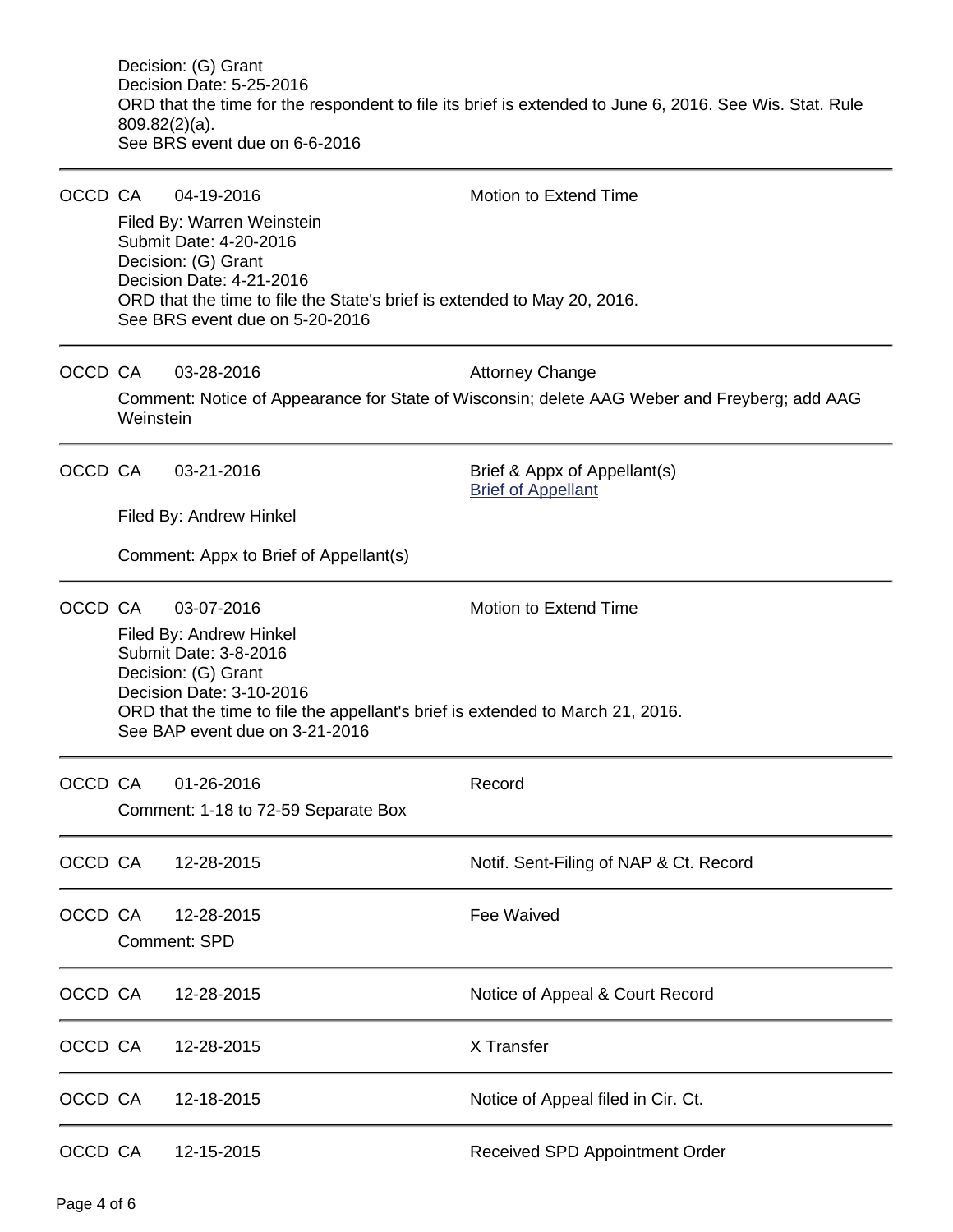| OCCD CA | 12-15-2015                                                                                                                                        | <b>Statement on Transcript</b>                                                                       |  |  |  |
|---------|---------------------------------------------------------------------------------------------------------------------------------------------------|------------------------------------------------------------------------------------------------------|--|--|--|
|         | Filed By: Andrew Hinkel                                                                                                                           |                                                                                                      |  |  |  |
|         | Status: Prev. Filed<br>Comment: 1/6/16 -- Ct Rptr Poirior filed and served transcripts                                                            |                                                                                                      |  |  |  |
| OCCD CA | 11-18-2015                                                                                                                                        | MXT to file NAP/Postdisposition motion                                                               |  |  |  |
|         | Filed By: Andrew Hinkel<br>Submit Date: 11-19-2015<br>Decision: (G) Grant<br>Decision Date: 11-20-2015<br>2015. See Wis. Stat. Rule 809.82(2)(a). | ORD that the time for filing a notice of appeal or postcommitment motion is extended to December 18, |  |  |  |
| OCCD CA | 10-19-2015                                                                                                                                        | MXT to file NAP/Postdisposition motion                                                               |  |  |  |
|         | Filed By: Andrew Hinkel<br>Submit Date: 10-20-2015<br>Decision: (G) Grant<br>Decision Date: 10-21-2015<br>2015. See Wis. Stat. Rule 809.82(2)(a). | ORD that the time for filing a notice of appeal or postcommitment motion is extended to November 18, |  |  |  |
| OCCD CA | 09-18-2015                                                                                                                                        | MXT to file NAP/Postdisposition motion                                                               |  |  |  |
|         | Filed By: Andrew Hinkel<br>Submit Date: 9-21-2015                                                                                                 |                                                                                                      |  |  |  |
|         | Decision: (G) Grant                                                                                                                               |                                                                                                      |  |  |  |
|         | Decision Date: 9-22-2015<br>2015. See Wis. Stat. Rule 809.82(2)(a).                                                                               | ORD that the time for filing a notice of appeal or postcommitment motion is extended to October 19,  |  |  |  |
| OCCD CA | 07-21-2015                                                                                                                                        | <b>Other Papers</b>                                                                                  |  |  |  |
|         | Comment: Ct Rptr Browne filed and served transcripts                                                                                              |                                                                                                      |  |  |  |
| OCCD CA | 07-02-2015                                                                                                                                        | <b>MXT</b> to file Transcript                                                                        |  |  |  |
|         | Filed By: Brande Browne<br><b>Submit Date: 7-2-2015</b>                                                                                           |                                                                                                      |  |  |  |
|         | Decision: (G) Grant                                                                                                                               |                                                                                                      |  |  |  |
|         | Decision Date: 7-3-2015<br>ORD that the time to file the transcript is extended to July 15, 2015.                                                 |                                                                                                      |  |  |  |
| OCCD CA | 05-11-2015                                                                                                                                        | <b>Court Order</b>                                                                                   |  |  |  |
|         | See XPT event filed on 5-6-2015                                                                                                                   | ORD that by May 26, 2015, Court Reporter Brande Browne shall file a response, as outlined above.     |  |  |  |
| OCCD CA | 05-06-2015                                                                                                                                        | Motion to Compel Production/Service of Transcripts                                                   |  |  |  |
|         | Filed By: Andrew Hinkel<br>Submit Date: 5-7-2015                                                                                                  |                                                                                                      |  |  |  |
|         | Decision: (G) Grant                                                                                                                               |                                                                                                      |  |  |  |
|         | Decision Date: 5-20-2015                                                                                                                          |                                                                                                      |  |  |  |